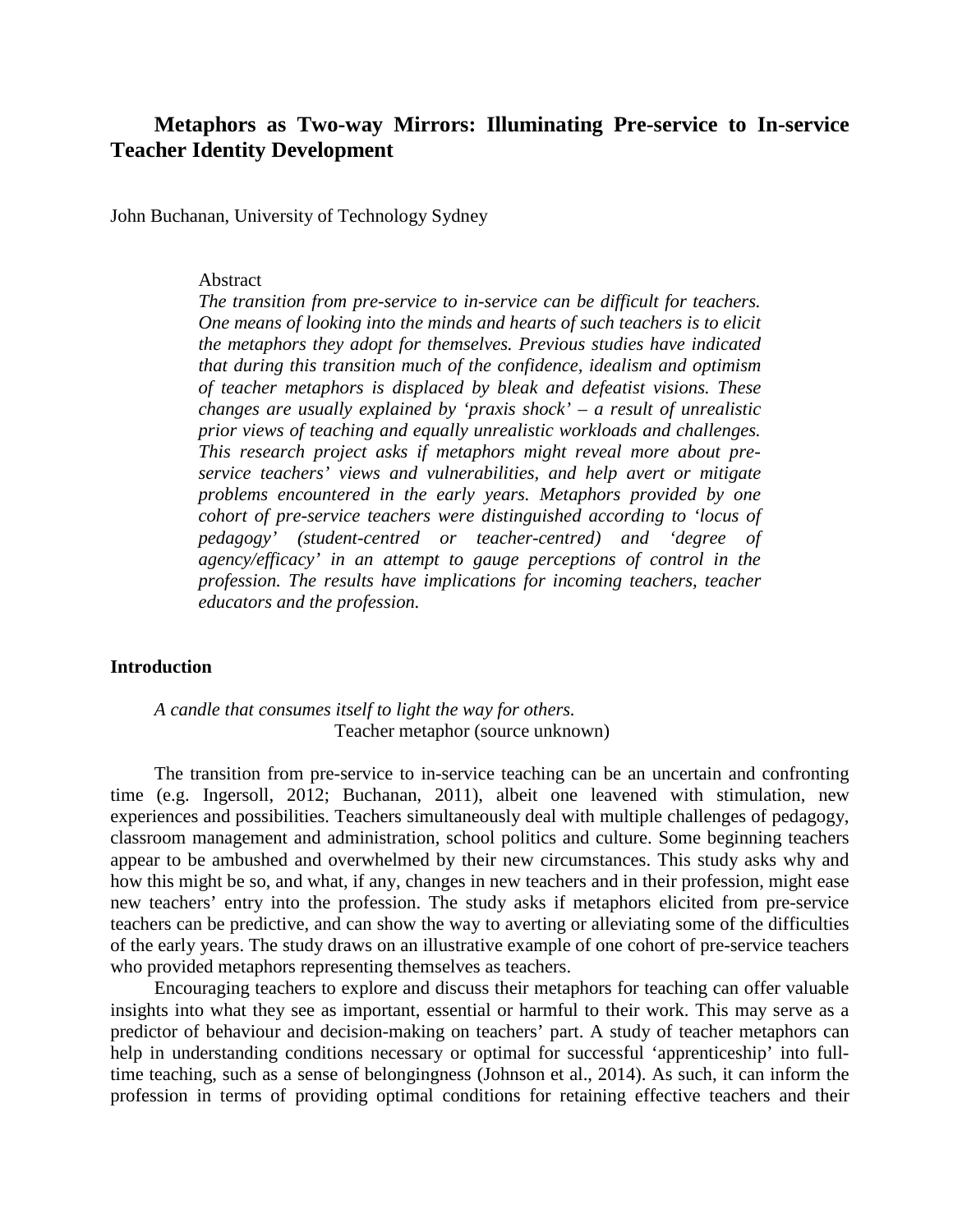effectiveness, and for enhancing teacher morale. In short, metaphors can help teachers and teacher educators look in and look out.

### **Literature Review**

### **The Contribution of Metaphors**

Eliciting teachers' metaphors for themselves as teachers sheds light on their thinking about their "self-as-teacher" (Bullough, 2001, p. 64), their "teacher ideals" (p. 49) and their profession (Bullough & Knowles, 1991). Eren and Tekinarslan (2013) view metaphors as "crucial structures of the human mind" and define them as "the mental structures reflecting individuals' self-related beliefs, emotions and thoughts by means of which they understand and act within their worlds" (p. 435), in this case, their teaching worlds. Patchen and Crawford (2014, p. 287) describe metaphors as "the compasses of our consciousness, the dynamic divining rods that show us what we need to see, when we need to see it". Metaphors contribute to "producing coherence and … making sense of life" (Bullough, 2001, p. 64).

Metaphors can serve multiple metacognitive and meta-affective purposes; they draw out teachers' "internal thinking, reflection and emotional state", in their work contexts (Johnson et al., 2014, p. 541). As with good educational practice, metaphors enable us to simplify the complex and reify the abstract (Eren & Tekinarslan, 2013), to position the teacher within her/his social and professional context (Bullough, 1997; Pinnegar, Mangelson, Reed, & Groves, 2011), and to capture a glimpse of the future, idealised or otherwise. As such, metaphors are "improvementaimed" (LaBoskey, p. 2004, p. 817), and have the capacity to help us grow into our 'best selves'. They also serve a purpose in "demystifying and making explicit personal knowledge so that it can be articulated to others" (Thomas & Beauchamp, 2011, p. 763), as well as to the self, thereby enhancing self-understanding (Kelchtermans, 2009). Kelchtermans cautions, however, against essentialism, assuming a true, definitive self.

Metaphors offer a "window into some of the psychological aspects of self" (Loughran, 2004, p. 7), and can bring to the surface the "covert systems" (Fives & Buehl, 2012, p. 479) of teachers' implicit beliefs and assumptions. They can serve to help "beginning teachers to come to terms with themselves as teachers" (Bullough, 1992, p. 250); as "successful 'muddlers'" (p. 251) in the "messy" and "murky" world that is teaching (Fives & Buehl, 2012, p. 471). As such, metaphors can serve a purpose of assessment, or diagnosis, of individuals and groups, and of their circumstances, and their understandings and sense-making thereof, a "snapshot or a glimpse of the ideas, values and beliefs of the teacher" (Tannehill & MacPhail, 2014, p. 151); they "tap into areas beyond [teachers'] conscious recognition, shedding light on the inner realities and perceptions that shape their instruction" (Patchen & Crawford, 2011, p. 286-287).

The exploration of chosen metaphors can light the way towards understanding teachers, as well as their nature and identity, which could be described as their 'character in context' (see Anspal, Eisenschmidt & Löfström, 2012). Beauchamp and Thomas (2009) recognise the complexity of understanding teacher identity, or pre-service teachers' "complex, varied and parallel understandings" (Northcote & Featherstone, 2006, p. 257) . It is mediated by context and relationships (Rodgers & Scott, 2008). It is a meaning-making enterprise that is inconstant, and yet, according to Akkerman and Meijer (2011), seeks stasis. This raises questions as to how a struggling or successful beginning teacher might fare in either more favourable or more challenging circumstances, and how their teacher-metaphor choice might reflect this, or even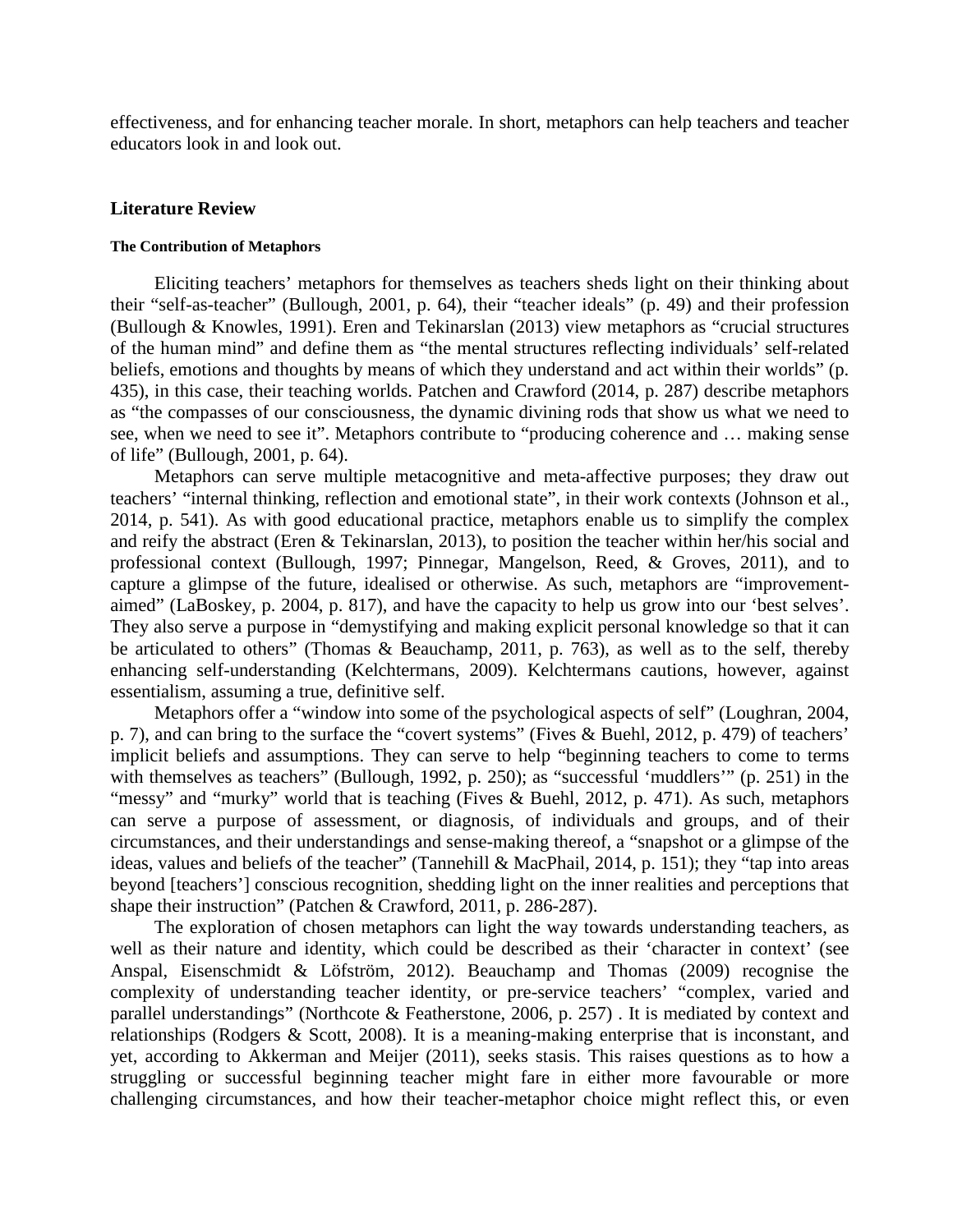shape it. Beauchamp and Thomas (2011) view teacher identity as both product and process, and as disruptive and destabilising. They identified agency and community as the two major players in the determination and formation of teacher identity; as well as the teacher's acceptance within it (see also Etelälpelto, Vähäsantanen, Hökkä, & Paloneimi, 2014). Teacher identity development accompanies and illuminates teacher socialisation (Bullough, 1997).

At the very least, studying teacher metaphors serves as healthy reflective practice (Tannehill & MacPhail, 2004; Northcote, 2009). Metaphors are commonly used teaching devices (e.g. Aubusson, Harrison, & Ritchie, 2006). Teachers are likely to become more adept at self-analysis through exploration of their metaphors, applying the maxim of "pedagogue, teach thyself" (Buchanan, 2006, p. 134). Like two-way mirrors, or looking through a train window at night, metaphors can provide an image of something beyond, while also reflecting back an image of oneself, hence the title of this paper. Eliciting metaphors arguably constitutes a learner-centred process for the developing teacher, permitting exploration, investigation and assessment from the learner's (teacher's) standpoint. Metaphors are also generative of creativity and imagination; use of metaphor may prompt teachers to explore new ways of using them as a teaching device. Boud and Hager (2011) counsel, however, that the elicitation of metaphors does not necessarily ensure deep reflection.

#### **Illuminating the Individual and the Profession**

It appears that there is a dynamism if not a tussle between personal and professional identities, between the ideal "myth of self" (Tannehill & MacPhail, 2014, p. 152), and real identities, as well as, potentially, between pre- and in-service identities. As Thomas and Beauchamp (2011) observe, discussion of metaphors tends to expose not just the 'what' of teaching, but the 'who' pertaining to teachers: who I am, who I want to be, who I should be. Alsup (2006) investigated the link between teachers' personal and professional identities. These multiple, morphing identities permit conversations among themselves, for instance between the actual and the "ought self" (Thomas & Beauchamp, 2011, p. 179), or possible self (Hamman et al. 2013); between the cognitive and the affective (Eren & Tekinarslan, 2013), and between the inner person and their context (Rouhotie-Lyhty, 2013). As part of his discussion of "teacher thinking", Kelchtermans (2009) refers to "a personal interpretive framework: a set of cognitions, of mental representations that operates as a lens through which teachers look at their job, give meaning to it and act in it"  $(p. 260)$ .

Teachers' metaphors can also illuminate the teaching profession, its practice and the understanding thereof. Northcote (2009, p. 69) establishes a strong case for a "beliefs-practice nexus". This is likely to be instructive for the designers of the metaphors, for the profession, and for teacher educators. Northcote (2009) also notes, however, that the two, teacher beliefs and practice, have tended to be studied in isolation. An examination of common metaphors can identify popular "cultural myths" (Pinnegar et al., 2011, p. 640) of teaching. Understanding teachers' metaphor choices can also assist in understanding how teachers interpret their teachingworlds. Exploring metaphors can help to promote resilience, assisting teachers to respond positively to the demands of the profession (Beauchamp & Thomas, 2011). There is scope, however, for criticism of current approaches to increasing resilience, addressing beginning teachers' perceived deficiencies, while failing to address causes of demoralisation inherent in the profession. Johnson et al. (2014) refer to a practice, if not a culture, of ignoring beginning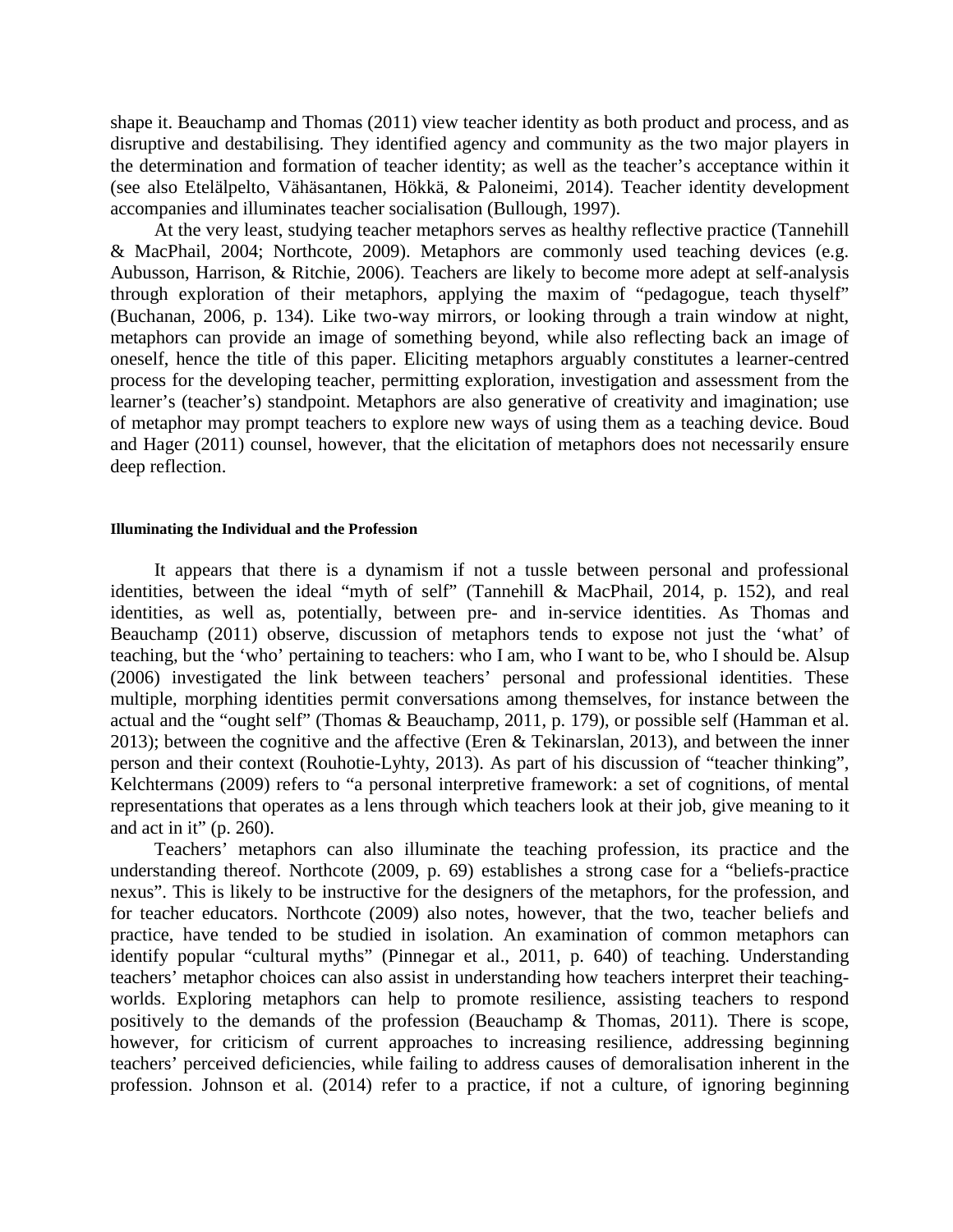teachers' problems, or ascribing blame to the neophytes themselves. This could be seen as a case of the profession failing to apply its corporate knowledge about learning, to the newcomers in its field, and failing to acknowledge these newcomers' status as learners and knowers. Johnson et al. (2014) extol the virtues of schools they encountered that "provided a supportive learning environment for *teachers* as well as students" (p. 539, emphasis in original). Schuck et al. (2010) found that early career teachers coped well with high levels of challenge in their work, while ever it was accompanied by high levels of support.

Undertaken collectively, the elicitation of teacher metaphors also has the potential to elucidate patterns, if any, of the kinds of people attracted to teaching, and what attracts them. As Kelchtermans (2009) points out, "Who I am in how I teach is the message" (p. 259). Examination of changing metaphors can also provide an evaluation of professional development, mentoring and support, school culture and the like, and how these might fit better with the needs of teachers (Fives & Buehl, 2012).

#### **Metaphors and Progression into Teaching**

Northcote and Featherstone (2006) noted that their students' metaphors transcended the concerns typical of pre-service teachers, and ventured into the concerns of teachers. They note that this may be an exception to the rule, however. Beauchamp and Thomas (2011) found that as teachers entered the profession, the metaphors they offered pertained primarily to their classrooms and less to their broader role in a community of teachers. They speculate that this might be because these teachers are struggling for professional survival, and have little vision and energy for their broader responsibilities and erstwhile aspirations (see also Thomas and Beauchamp, 2011). The images chosen by Eren and Tekinarslan's (2013) pre-service participants are notable for their optimism, arguably to the point of naivety (see also, Bullough, 1997; 2001). Participants' similes included: a tree, a mother (nurturing students) the sun, and a lighthouse (guiding students). Similarly, Pinnegar, et al. (2011) found pre-service teachers' metaphors to be "confident, selfassured and optimistic" (p. 639). Teachers' responses might be driven in part by a desire to provide 'right answers' even in an anonymous survey with a known audience limited to one. A consequence of this might be potential demoralisation of other early career teacher readers of these metaphors, peers who feel less idealistic about their chosen profession or less confident their ability to 'fill their own shoes'.

The contrast between pre-service and in-service teachers' metaphors is typically dramatic. Standing in stark relief against Eren and Tekinarslan's images above, Craig's (2012, p. 90) practising-teacher participant's metaphor was that of a "butterfly under a pin", which poignantly captures an erstwhile vision and the dream shattered. The catalyst or accoutrement for this change in image was the participant teacher's developing sense of self as a (mere) curriculum implementer. This descent into pessimism in the early years of service may not entirely be harmful in the long term; it may be a necessary part of the personal and professional learning and development process.

A simultaneous embrace of inconsistent or contrary views appears possible for pre-service teachers (Northcote, 2009), a condition known as "wobbling" (Fives & Buehl, 2012, p. 484) or "mixing metaphors" (Patchen and Crawford, 2011, p. 288). Fives and Buehl contend that such wobbling might be the birth pangs of a more sophisticated, coherent, belief system (see also Bullough, 2001). And yet, a progression or regression to more gloomy visions of teaching should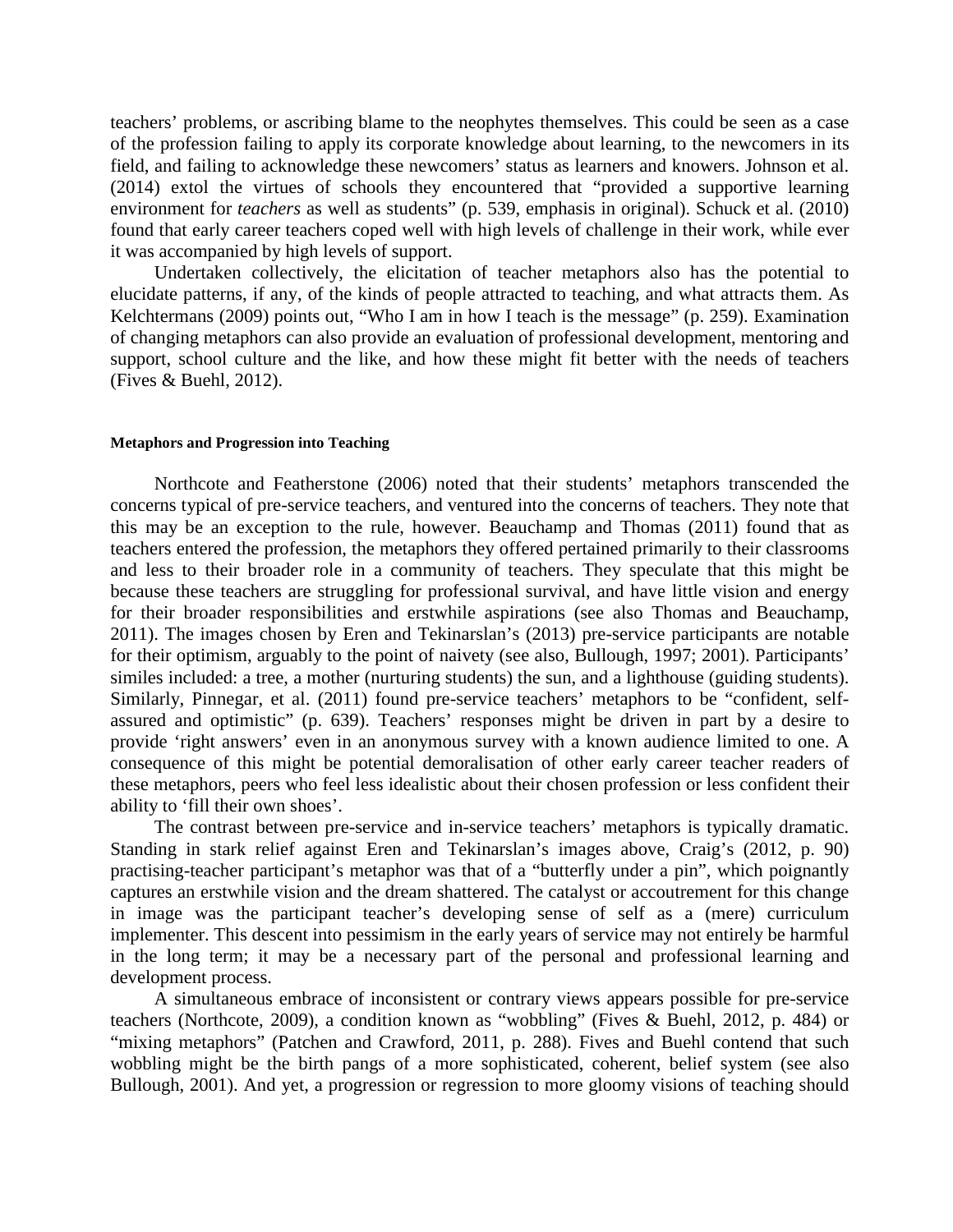avoid becoming a retreat or excuse from innovative approaches and idealism (Ruohotie-Lyhty, 2013). Another change, noted by Tannehill and MacPhail (2014), was a progressive de-centring of the teacher as the focus of the pedagogical transaction, to recognise the learner's role in the learning contract. Similarly, Anspal, Eisenschmidt, and Löfström (2012) found that pre-service teachers' self-narratives emerged from being egocentric, to encompass a greater awareness of their students' needs.

Another potential rift is that between pre-service teachers' 'flourishing' metaphors for themselves, and relatively stark and dour teacher accreditation documents. This might further explain some of the regression in teacher metaphors as their architect-builders enter the profession. Kwo and Intrator (2004) refer to deficit, technocratic and corrective programs that constrain teachers in the enactment of their craft through restrictive curricula and practices, which place little confidence and trust in the teacher. By contrast, they call on teachers to embrace their work with vocational passion, resilience, spirit, strength and heart. Similarly, at least some schools appear to quell the enthusiasm with which both new students and new teachers enter the profession. Kwo and Intrator (2004) warn against the tendency to regress to the routine. Rather, Tannehill and MacPhail (2014, p. 152) summon teachers to "stand outside the familiar professional ways of thinking, speaking and interacting". This applies individually and corporately.

Eren and Tekinarslan (2013) noted with some concern their participants' predilection for cognitive over affective images, observing that this may reflect participants' views of learning that are constrained to the cognitive. Such limited understanding may render these teachers less able to identify their students' affective battles with learning, or to identify with their students in such encounters. As a teacher, it is easy to become habituated to being the sole person in the room armed with relevant knowledge, and to overlook the students' affective (and cognitive) struggles with new and possibly conflicting information, concepts and contradictions, and the demands that understanding thereof places on learners.

Of all aspects of the study of teacher metaphors, none seems more striking than the above mentioned transformation from pre-service to in-service. Both the profession and its members are shapeshifters in a transitive sense; each impacts the other. For the individual, the effect is most likely miniscule on the profession, at least in the early years, and its possibility and potential can be lost on beginning teachers. As Kwo and Intrator (2004) contend, a focus on learning in the profession of teaching depends on an understanding of how teachers' inner selves make sense of, interact with, and respond to their working environments. Understanding how teacher metaphors develop through time is likely to illuminate changing teacher beliefs and teacher development in response to experience and experiences. Fives and Buehl (2012) observed that over time, "teachers' beliefs evolved from simplistic, unitary understandings to complex, multidimensional perspectives" (p. 484). Northcote and Featherstone (2006) on the other hand, noted that their preservice teacher metaphors already exhibited a more sophisticated view of teaching and learning, as "percolation, refining and enlightenment" as well as community (p. 254).

A central facet of the study outlined here was to investigate and predict why teacher metaphors might change as they do upon entry into the service, and what this might mean for teaching as a profession, and for its members. Specifically, the study examined pre-service teachers' metaphors, and how they might be used to predict, and possibly avert, some of the casualties to come.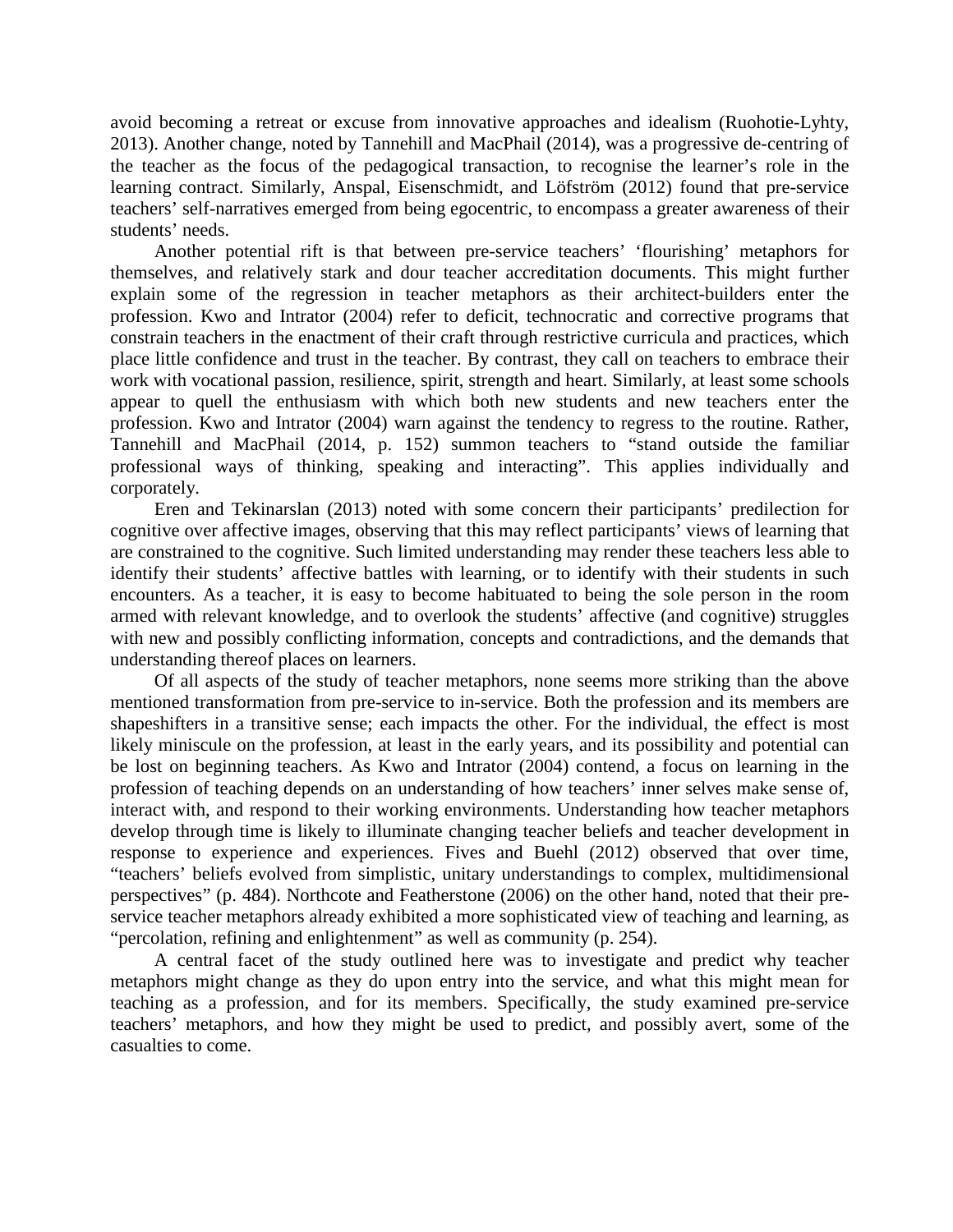### **Conduct of the Study**

A convenience sample (Marshall, 1996) of one cohort of students in their third year of a four-year Primary education undergraduate course was asked to choose a metaphor depicting their teacher-selves. Each student was provided with a blank sheet of A4 paper as a means to express their metaphor in a form they chose. Students were invited to take the sheets home to allow more time to consider and produce their metaphor. In all, 34 metaphors were provided, of which 25 were discerned to be mutually distinct (a gardener metaphor was adopted by five students, for example). Some students provided more than one metaphor. Given that paper was the provided medium, and probably for ease of presentation, all students chose either words or drawings (rather than, say, a sculpture, photograph or model) as a medium. The task formed part of usual classroom activities, with the view of establishing a 'community of ideas' as a discussion-starter, but on the back of the sheet was a pair of boxes, either granting or denying permission to use the metaphors as research data. If the 'no' box had been ticked, use of the metaphor was to be limited to classroom discussion. All students permitted use of their metaphor, which was provided anonymously, as data.

The metaphors were examined and categorised according to 'locus of control', that is, as representing a teacher-centred or student-centred view of learning. In an attempt to determine inter-rater reliability, two colleagues were presented with the list of the metaphors, and asked to categorise the metaphors similarly; the lists were also discussed at a staff seminar. This resulted in a plotting along two continua: locus of pedagogy, and degree of agency and efficacy. These processes are discussed later, following the introductory list of metaphors. The purpose of this process was to gain insight into the pre-service teachers' views on the extent of two aspects of their control they anticipate exercising in their work, that is, their perceptions of self-efficacy (e.g. Tschannan-Moran & Johnson, 2011; Cakiroglu, Capa-Aydin, & Hoy, 2012) and agency in teaching, in the contexts of the classroom, and beyond. Bandura (2001, p. 1) associates agency closely with "the capacity to exercise control over the nature and quality of one's life". In the absence of scope for an extended discussion of agency in this paper, the above has been adopted as a working definition here. Consistent with much qualitative research, this process attempted to capture some of the "blurriness, complexity and subjectivity" (Northcote, p. 100) of phenomena such as the journey into teaching. It aims to cloak itself in authenticity (Guba & Lincoln, 1989) and verisimilitude (Tracy, 2010) among others. While the process might be replicated (or modified) the results may well be different, and can be interpreted accordingly. Nonetheless, it is conceded here that follow-up interviews with some or all students would further clarify and confirm the findings.

### **Findings**

The metaphors largely conformed to those commonly found in previous research. In alphabetical order, they are:

| Actor      | Electrician     | Helper                |
|------------|-----------------|-----------------------|
| (Busy) bee | Engineer        | Helping hand          |
| Coach      | Farmer          | Lighthouse $(x2)$     |
| Counsellor | Fisherman       | Motivational speaker  |
| Doctor     | Gardener $(x5)$ | Mother/mum $(1$ each) |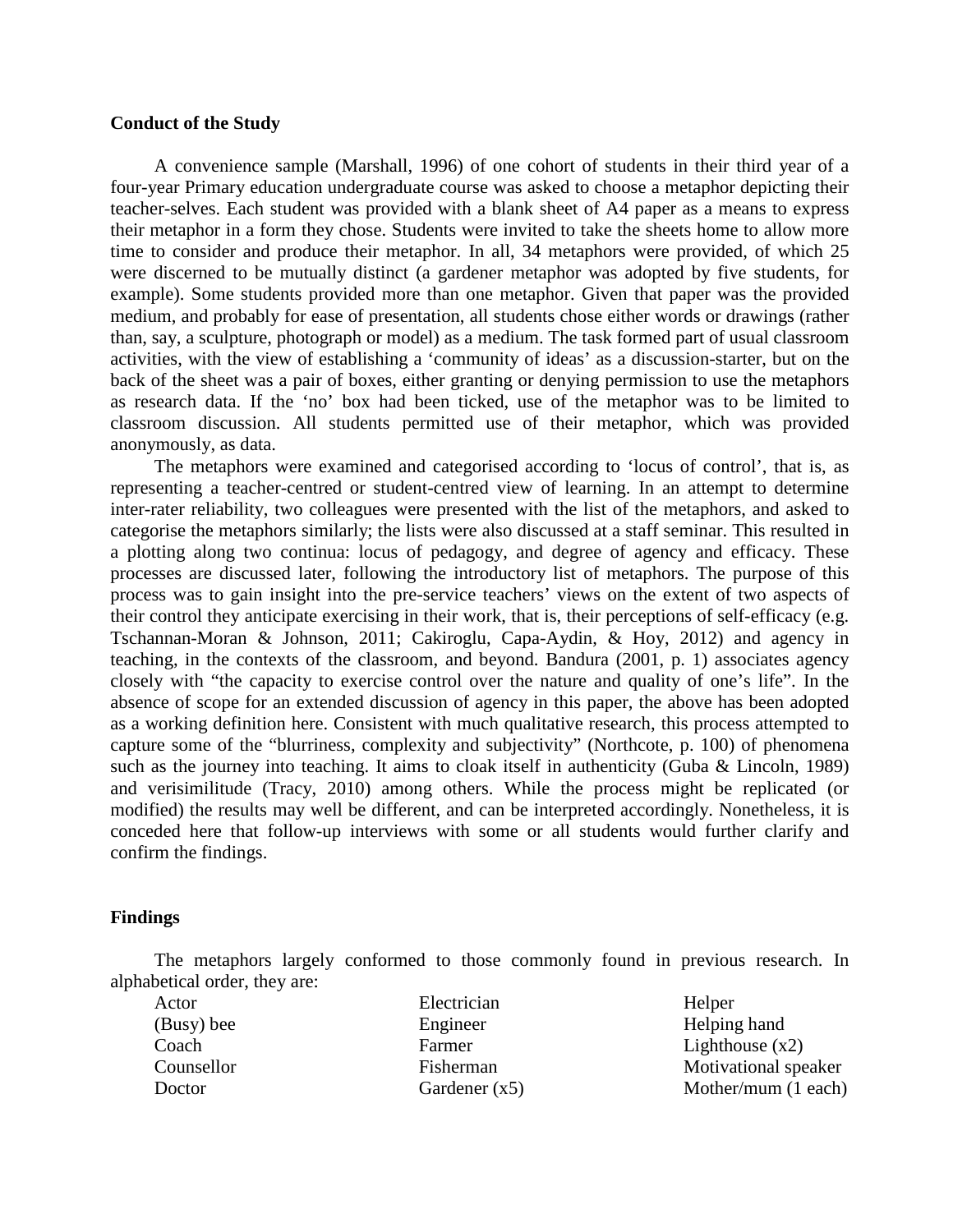Mother penguin Nurse  $(x2)$ Painter Parrot (x2) Performer (x2) **Potter** Robot Security

Train driver Tree

Most, if not all, of the metaphors appeared to assume (via the explanation) an implied or explicit 'other', and/or a sense of purpose or product (e.g. the bee); nobody chose ascetic or hermit, for example. This underscores the interpersonal nature of teaching. Many of the metaphors also capture the nurturing dimension of teaching (farmer, gardener, doctor, nurse, counsellor). Nobody chose 'police officer' or 'sheep dog' as a metaphor. Some of the metaphors are ambiguous in the absence of further elaboration from the students. It was presumed that 'security' referred to a metaphorical 'security blanket', but it could also refer to a security guard or bouncer. The mother penguin was presumed to relate to 'traditional' mothering roles, even though male penguins typically take on many of the roles in caring for their young. Some metaphors, such as 'parrot' and 'robot' were difficult to locate in terms of locus of control. These two metaphors appear to place little control within the grasp of either the teacher or the student, and arguably position the former as a mouthpiece of the curriculum. These were the only two metaphors that appeared cynical or pessimistic in tone. Nevertheless, the robot image featured a robot with a heart and a female nurse (Fig. 1). Another student depicted a female performer on a highwire (Fig. 2).



**Figure 1: Nurse and robot.**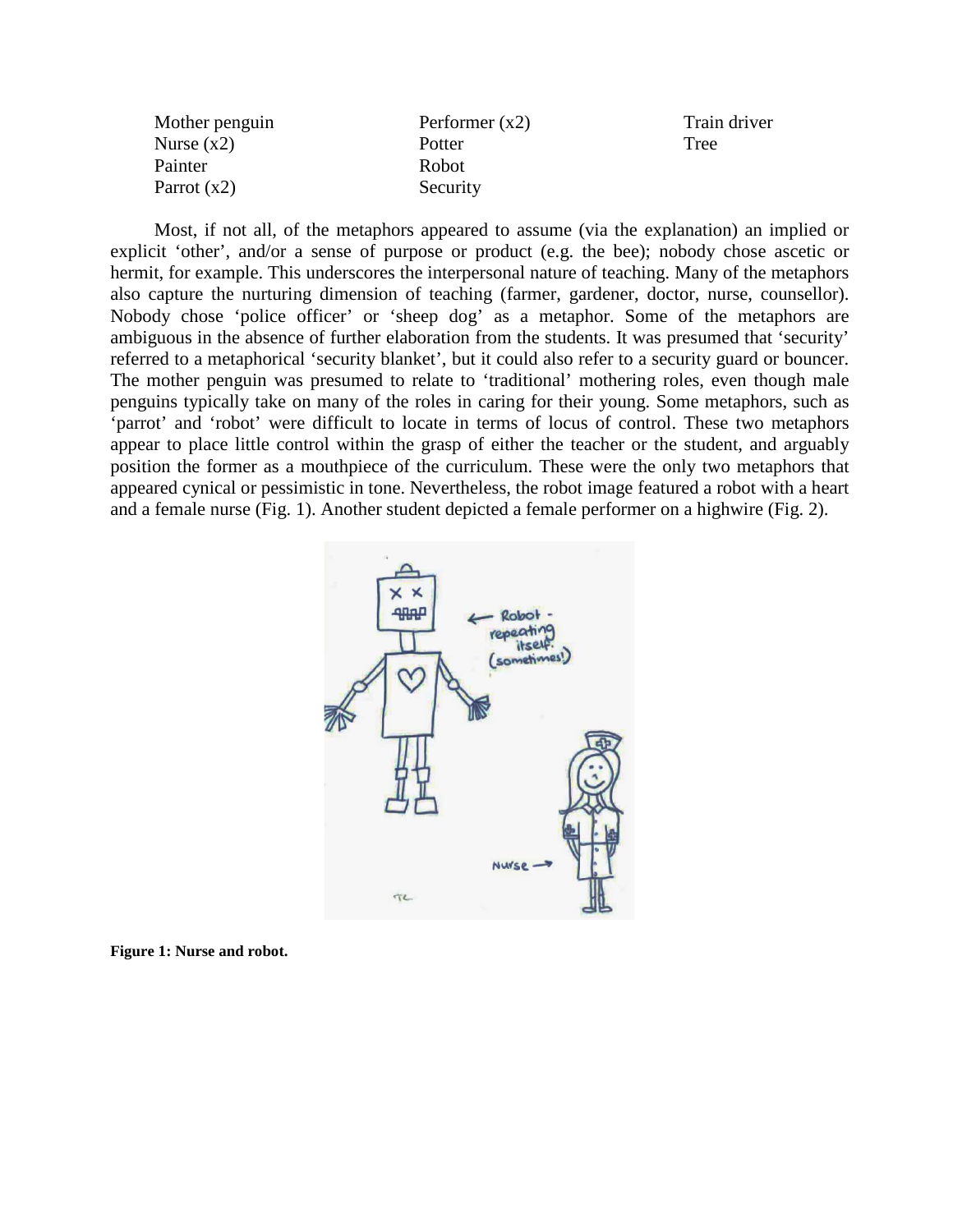

#### **Figure 2: Performer metaphor.**

One of the metaphors (doctor) was notable for its reference to children, rather than students, in its accompanying explanation. This led to a tally of the use of the words 'child/ren', as opposed to 'student/s'. 'Students' was much more commonly used than 'children', the ratio being 13:3. The mother penguin metaphor referred to "her young". Some of the students' responses were expressed as similes. The doctor metaphor also made reference to differentiating the curriculum:

> A doctor needs to cater for each individual and take into account their experiences so far. There is no same prescription for each patient. In the same way, a teacher caters for each student … A teacher needs to take into account the child's experiences, abilities and needs. Like a doctor, the teacher must also know how to respond to each child's needs with the best strategies.

The lighthouse "guides students to the shores of knowledge, attempting to direct them away from disaster and shipwreck". For the fisherman (or woman), "when you get a big catch, it's worth it!", even though this requires patience and exposure to the risk of rough seas. A coach is "there to train, encourage, teach, discipline and motivate" even though the students' performance depends on their attitude and willingness to learn and perform at their best. The helping hand encourages, supports, congratulates and cares. The motivational speaker metaphor made specific reference to limited control: "The teacher stresses the importance of things taught and how great it will be for students to apply strategies and knowledge, but it is up to students to walk away and apply what they have heard for their lives". The tree was seen as a protector of the students, and presented an image of strength yet flexibility (bending in the wind). An engineer works at "designing and building students for the future". The mother penguin metaphor alluded to "educating her young on the harsh, ever-changing environment". This appears to confirm traditional mothering roles. The painter's work consists of "applying new knowledge to existing structures". This is reminiscent of a pentimento, in which the earlier coats of paint may be evident, and evokes a notion that change through education may be readily identifiable on close inspection, whether or not this was the author's intention.

The potter metaphor was accompanied by a lengthier explanation: "The hand that supports the outside of the clay represents support, and boundaries. The hand on the inside stretches the clay and expands it into a beautiful shape. It represents love, encouragement and (maybe) adventure". The explanation proceeds to discuss outcomes if either hand becomes dominant. The bee metaphor referred to busyness, focus, outcomes (production of honey for nutrition) and collaboration with other bees. The robot "repeats itself (sometimes!)". An electrician works at "creating the connections to turn the light on".

Other metaphors, while still positioned as teacher-centric, because of the focus on teacher activity or behaviour, nonetheless embodied learner-centred elements. The gardener will help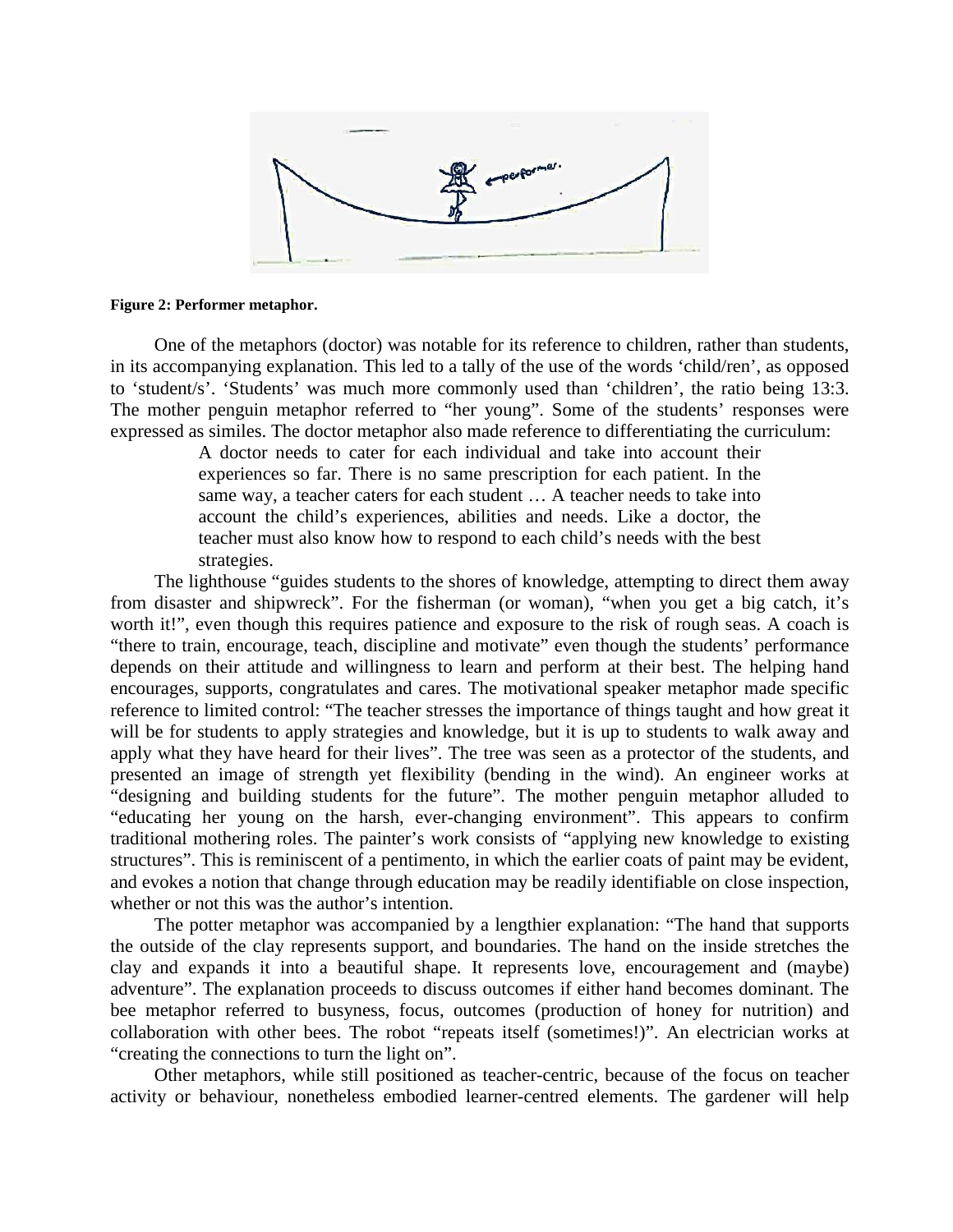students grow; "we just need to ensure their environment allows them to". Other gardener-related comments included, "planting ideas", eliciting "a passion for learning and growing" and "nurturing and caring for students". For one student, the gardener nurtures and watches as the "seeds grow and flourish". For the gardener of another, "She/he fertilizes and nurtures the growth of young seedlings, and regularly waters them. When they get wild/out of control she must prune them, so the whole garden is balanced and harmonious and all plants have a chance to grow." This perhaps suggests a level of control commensurate with the teacher-centred metaphors. Farmers "rise early, working long, hard hours all day and finish late in the evening. Their work is neverending as there is always something they could be doing to better the farm." The reference to the intense work of the farmer is reminiscent of the bee metaphor, again perhaps blurring the line between the teacher- and student-centred metaphors. The image accompanying the farmer metaphor was more elaborate than any of the other student drawings (Fig. 3).

Teaching is like<br>farming... Farmers rise early, working. long, hard hours all day and finish late in the evening. Their work is<br>never ending as there is always something they could be doing to better the farm Leaving their<br>work "at work is impossible The same goes for teachers.

**Figure 3: "Teaching is like farming …"**

One of the most striking features of the metaphors at first glance was the preponderance of teacher-centred metaphors. At one level, this should not be surprising, as the pre-service teachers were asked to depict or describe themselves as teachers. It may be that, had the students been asked to 'draw a teacher', results may have been different (see Chambers, 1983; Symington & Spurling, 1990). And yet, this choice also appears to defy the learner-centred approaches that appear almost instinctive in their assessment tasks, and that we, as staff, attempt to instil in them, as an alternative to a 'teaching is telling' approach.

Beyond that, identifying trends and categories in the metaphors proved more difficult. Several attempts were made to categorise the metaphors. Locus of control was proposed as a proxy for teacher- or learner-centredness, for inter-rater reliability checks with two other staff members. In the inter-rater process, similarities between the two other colleagues was higher, at 79 per cent, than consistency with my codings, at 64 per cent and 67 per cent respectively. The exercise led to conversations in which we exchanged views and definitions of 'teacher-centred' and 'learner-centred' and of the task. While our different rationales for categorisations made mutual sense, difficulties persisted in categorisation, as did I with this form of categorisation at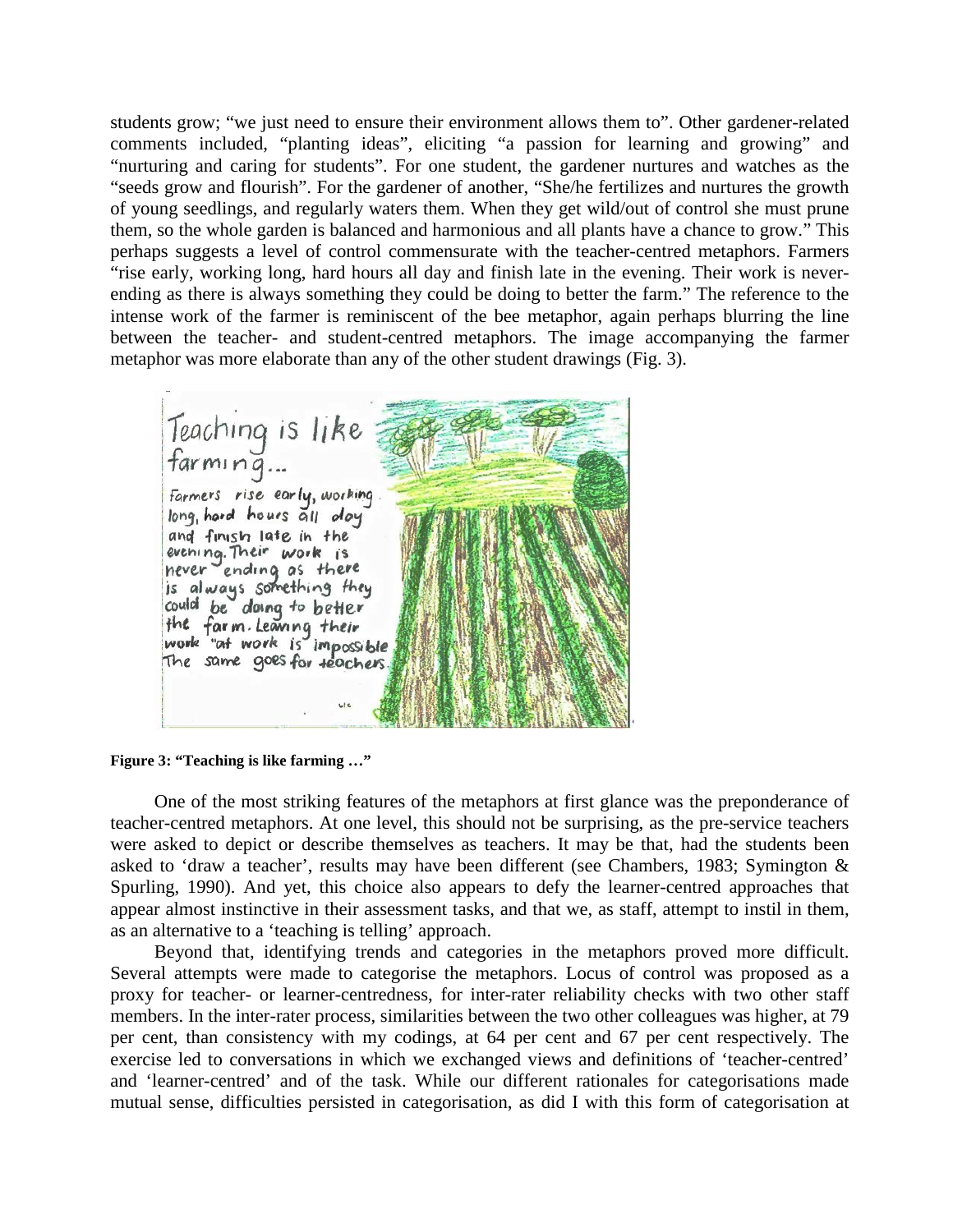this point. At a subsequent staff seminar, in discussions with other staff, it emerged that locus of control was an inadequate proxy for pedagogical centricity.

Subsequently, the metaphors were placed on a coaxial grid, the two axes being locus of control, and centre of pedagogy (learner- or teacher-centred), as shown in Fig. 4. This was with a view to mapping two important conditions of the pedagogical condition with regard to control: relative relinquishment or maintenance of control over pedagogy; relative control or lack of control over circumstances such as working conditions, learning outputs, outcomes and the like.





The quadrants in Fig. 4 may be described as follows:

Quadrant 1: Teacher-centred, low efficacy. In this scenario, teachers ostensibly exercise high control over pedagogy, but have low control over their circumstances, including the outcomes of their teaching.

Quadrant 2: Teacher-centred, high efficacy. This quadrant features high levels of teacher control over both teaching and other circumstances.

Quadrant 3: Learner-centred, low efficacy. In this circumstance, teachers set out to teach with a learner-centred philosophy in mind. They have little influence over their circumstances.

Quadrant 4: Learner-centred, high efficacy. This scenario is characterised by a learner-centred pedagogical approach, and a relatively high degree of control over circumstances and outcomes.

The grid above has not been finessed to the point of relatively positioning each metaphor within its quadrant. To do so would require a level of subjectivity that would be difficult to justify. As it is, the placement of the metaphors in the quadrants is subjective and contestable. The placement of 'tree', for example, was problematic. This, and three other metaphors (gardener, farmer and helping hand) appear to have some elements of learner-centredness in them, in that the gardener or farmer can create an environment for optimal growth. To signify this potential difference, they have been written in italics in the grid.

The electrician and others in the top-right quadrant were deemed to have greater control over related outcomes than those in the top-left quadrant. Three of these five deal with objects rather than people, perhaps according them more control. This issue will be reprised later.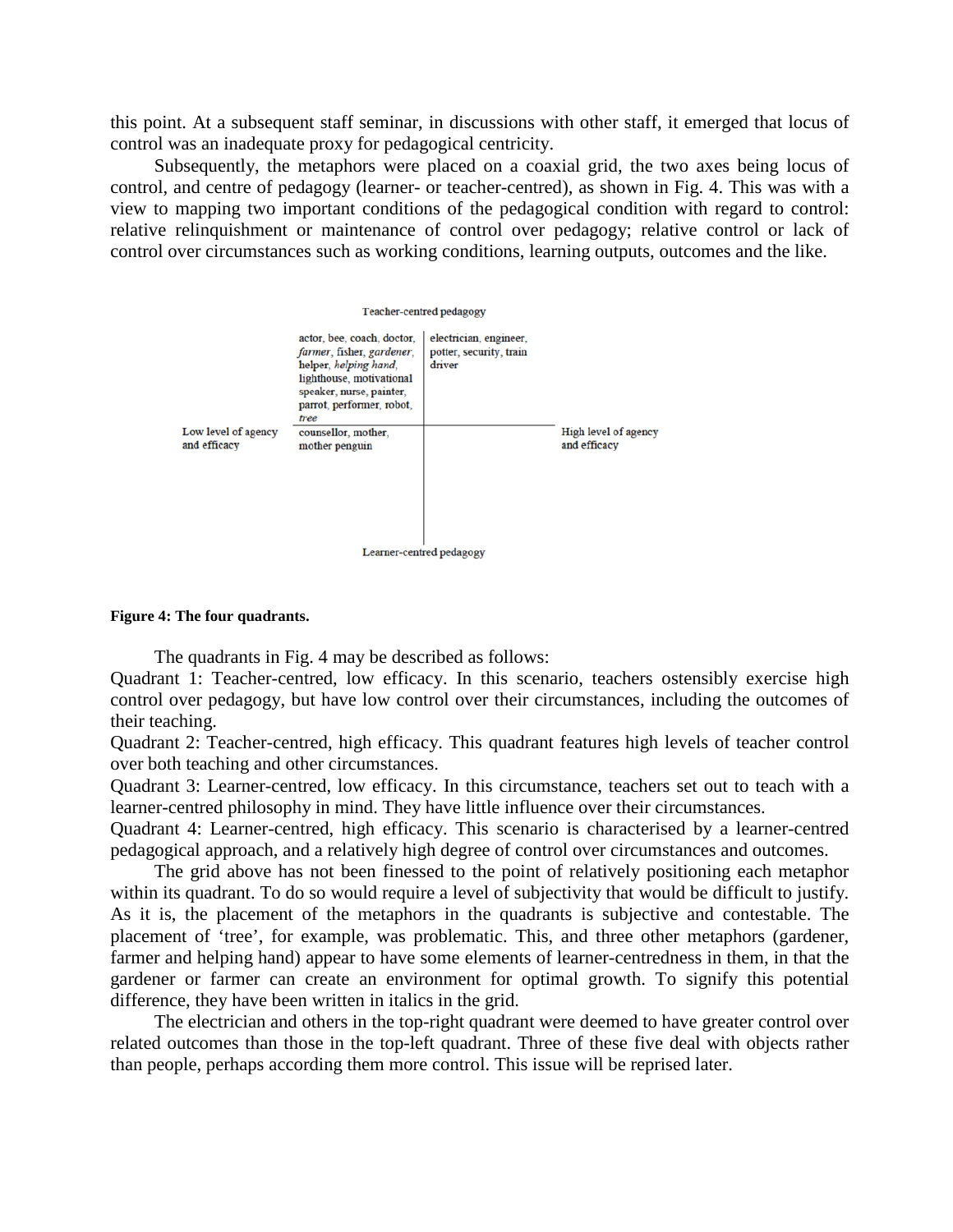Determination of agency was also problematic. Discussion with colleagues ensued with regard to 'the helping professions'. A colleague commented, "Counsellor has a level of agency … Does a doctor not have agency, a motivational speaker?" In the end it was determined that doctors and motivational speakers have little agency over their clients' subsequent behaviour. Along the other axis, 'counsellor' was placed in 'learner-centred' as opposed the others, because of counsellors' famed (and arguably stereotypical) 'you have to *want* to change' mantra. This again highlights the subjective nature of the construction and interpretation of metaphors.

Other categorisations are, of course, possible. A colleague suggested people-intensive versus mechanical categories. These might be termed 'warm' or 'cold', or 'soft' as opposed to 'hard' metaphors for teaching. Arguably, and perhaps pessimistically, those presenting 'hard' or 'cold' metaphors might be better prepared for the demands of the early years of teaching.

The determination of an optimal pedagogical circumstances will always be subjective. Nevertheless, inductive or discovery learning, where applicable, appears to have better and longerlasting effects (Bruder & Prescott, 2013; Entwistle, 2012) despite some concerns such as its timeconsuming nature (Bailey & Colley, 2014). Similarly, early career teachers typically complain about the lack of control they have in their work circumstances (Buchanan et al., 2013; Martin, Sass, & Schmidt, 2012). It could therefore be argued that the bottom-right quadrant, featuring learner-centrism and high efficacy, would constitute an optimal teaching circumstance. That being the case, it is interesting and somewhat disconcerting that the majority of responses are in the diagonally opposite, the top-left, quadrant.

Problems are likely to arise if teachers enter the profession with unrealistically high expectations of the power, control and autonomy they will exercise, only to have these ideals deflated or crushed. Those in the bottom-left quadrant, seeing their work as learner-centred, may well yearn for greater levels of efficacy and autonomy in their work. A teacher who is content with a teacher-centric approach, might find satisfaction in the top-right quadrant, in the context of high efficacy. The metaphors presented here suggest an inflated view of the levels of agency that exist in teaching, one that may well be shattered upon entry into the workforce. Moreover, the preponderance of teacher-centred metaphors is also somewhat disconcerting, but may be a function of the task as explained to the pre-service teachers.

### **Discussion and Implications**

As argued above, an examination of pre-service teachers' metaphors can offer insights into the profession, its members, and how they see their work. Metaphors present a rich and subjective wellspring for interpretation. Their subjectivity is their beauty and their terror. Correspondingly, much of the interpretation is inferential. As a colleague commented, with regard to the process, "It is like 'reading' a diamond and turning it over in your hand to see the facets in continually different lights."

Consistent with previous studies of pre-service teachers, these participants' metaphors present as positive and optimistic, by a clear majority. While the helping hand, for example, encourages, supports, congratulates and cares, it does not chastise, threaten (much less physically punish) or apportion blame. Even the robot, this 'tin man' (see Baum, 1900), has a heart.

As mentioned above, the metaphors raise questions of self-efficacy and agency. While at least some of the metaphors appear to capture the complexity and effort of teaching (bee, farmer, gardener, tight-rope performer), others seem to embody inflated views of the control a teacher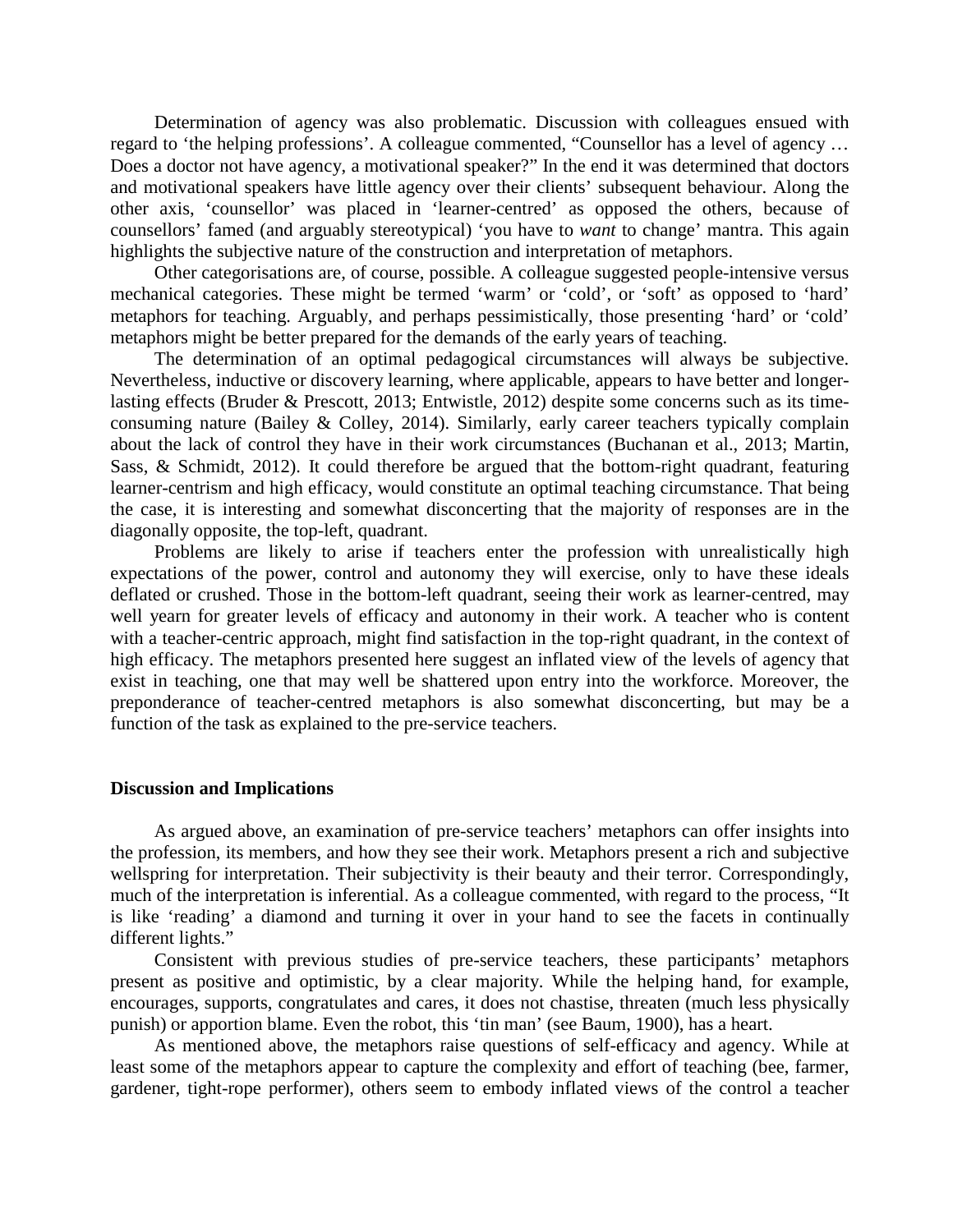exercises. The potter and train driver, for example, exercise considerable control, and offer little in the way of choice. Presuming they are competent, they have a reasonable chance of attaining a successful or at least satisfactory outcome. Of concern is what the beginning years of teaching might do to the idealism and arguably exaggerated sense of control of these teachers. They are likely to be confronted with the reality of little control and, at times, even hostility and resistance from a source they might not suspect – their more experienced colleagues (see, for example, Buchanan, 2012; Johnson et al., 2014). The author of the bee metaphor, for example, may encounter a dearth of collaborative will. This raises the question as to whether the pessimistic metaphor creators in this study are more, or less, 'advanced' in their thinking and understanding than their more idealistic counterparts. Arguably they are more ready for the realities of the profession. In itself, though, this is a rather pessimistic concession to make. As a colleague pointed out, control might come at a cost. The train driver, for example, is confined to the rails. Consistent with the findings of Tannehill and MacPhail (2014), it may be that these teachers' metaphors will become more student-centric with time and experience.

If we are to avoid metaphorically pinning these teacher-butterflies to a corkboard (Craig, 2012), teacher educators need to assist in arming them with a resilience to cope with the demands and constraints of the profession, without causing unnecessary panic. And yet, this in itself is unlikely to be sufficient. The fault lies more with the pin and with the intent behind it than with the butterfly.

It seems strange that beginning teachers would be so surprised by the circumstances in which they find themselves, typically having undertaken several weeks of in-school practice. I attempted to understand this through developing a metaphor of my own. At a now-abandoned amusement park (already an evocative image) in Sydney, there used to be a ride called the *Space Probe*. It lifted your carriage slowly high above the ground, then let you free fall for some time, before magnetic brakes controlled and slowed the fall. While waiting in the queue, I had several opportunities to watch it operate. I boarded feeling well-informed as to what the experience would be like. Nevertheless, as we fell, I earnestly felt that the system has failed, and that we were all crashing to our deaths. Observing did not prepare me for the reality. Similarly, it may be that the highly controlled nature of professional experience offers a false mage of the complexity and demands of teaching.

From this small but typical sample, implications for the profession and for associated professional development can be drawn. The literature appears broadly to embrace learner-centred teaching approaches (e.g. Nuthal, 2007; Schweisfurth , 2013). On this basis, the learner-centred images might be deemed superior to their teacher-centred counterparts. Consequently, a teacher educator eager to promote inductive learning approaches may become disappointed at the metaphors presented here. And yet, teachers enter the profession with dual identities, as teacher and as learner. To the extent that this is the case, then it stands to reason that the teacher-as-learner should be afforded more centrality in professional development and support processes provided by their schools, jurisdictions and their more senior colleagues (Schuck et al., 2012). In some circumstances, this is being pursued with vigour, imagination and enthusiasm (McDonough, 2014), but by no means universally. Regrettably, the optimism and enthusiasm the new teachers bring to their schools may become a source of resentment-driven hostility or indifference among their senior colleagues.

The literature appears in agreement that the student does not arrive in class as a *tabula rasa*, a blank or 'blanked' slate (Duschinski, 2014). Consistent with this, it is valuable to avoid treating beginning teachers as such. They arrive armed not only with knowledge and experience relevant to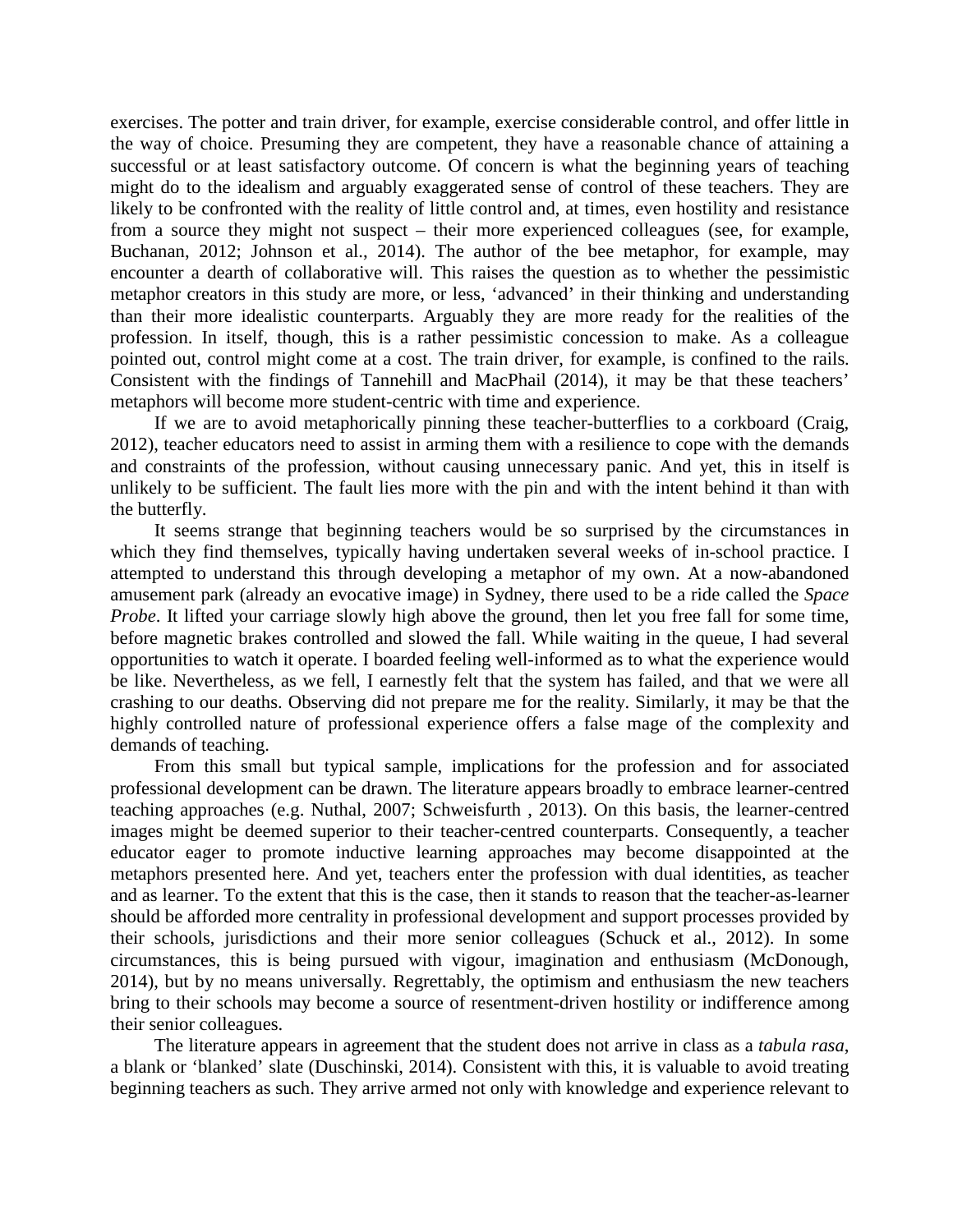their work; they also bring with them aspirations and ideals about their work and its importance that can serve to refresh the profession, and its more longstanding members, if they are open to this. At a more personal level, the visions and metaphors new teachers typically carry with them into the profession may, in turn, carry them through some of the darker and more difficult days of the job. As such, the findings from this study have the potential to raise levels of teacher satisfaction, and reduce levels of teacher attrition.

# **Limitations**

As mentioned previously, a desire to furnish 'right answers' (Tannehill & MacPhail, 2014) can distort or mask more forthright, accurate answers on the part of respondents, even in an anonymous response. Arguably, respondents might be driven into competition to provide the most sophisticated, or the most striking, potent, moving or romantic metaphor. Nevertheless, this is potentially of value, as it encourages idealism, and may serve as a self-fulfilling prophecy. A quest for the most cryptic metaphor might fulfil self-enlightenment, but may fail to enlighten others, in the absence of explanation. In any case, to the extent to which this operates, it is part of a learning (and socialisation) process undertaken by teachers, and is likely to lead to greater insight on the part of respondents. In other words, the process of eliciting metaphors has the potential to be educative, to "do pedagogical work" (Tinning, 2010, p. 88). While this cohort of pre-service teachers is, as conceded above, small, its responses are broadly consistent with previous studies. That being the case, the sample might also be likely to have predictive validity for these teachersto-be, unless circumstances typical of the early years of teaching have changed markedly since previous studies.

### **Future Research and Applications**

Metaphors will remain a rich source of eliciting information about those who compose them. Metaphor is a commonly understood device among an educated public. It does not require specialist knowledge. As such it might take advantage of a commonality of language among teachers and researchers. Moreover, metaphors are succinct, and while potentially complex in their construction, they are relatively easily communicated. As noted above, metaphors have potential as powerful discussion-starters, intra- and interpersonally. As implicated in the preceding sentences, metaphors are inductive, and creative. Teachers regularly speak of being creative in their work, but less often refer to themselves as creators. Less frequently do they discuss what they will create or will have created. Linked to this, do words and images unnecessarily restrict our metaphors, and thereby the scope of our creativity and imagination in teaching?

More widespread elicitation and study of metaphors may prove productive in both pre- and in-service contexts. Explorations could focus on questions such as: Who might be allies and adversaries in the formation of improved pedagogical dreams, visions and metaphors? Do metaphors surrender to or defy experience and 'evidence'? If so, how does this happen? How, and under what circumstances, are metaphors and the beliefs that spawn them deconstructed and reconstructed? Respondents could be asked what is their most dreaded metaphor (one they might usually deny, flee or repress). Research into the effects of professional development, including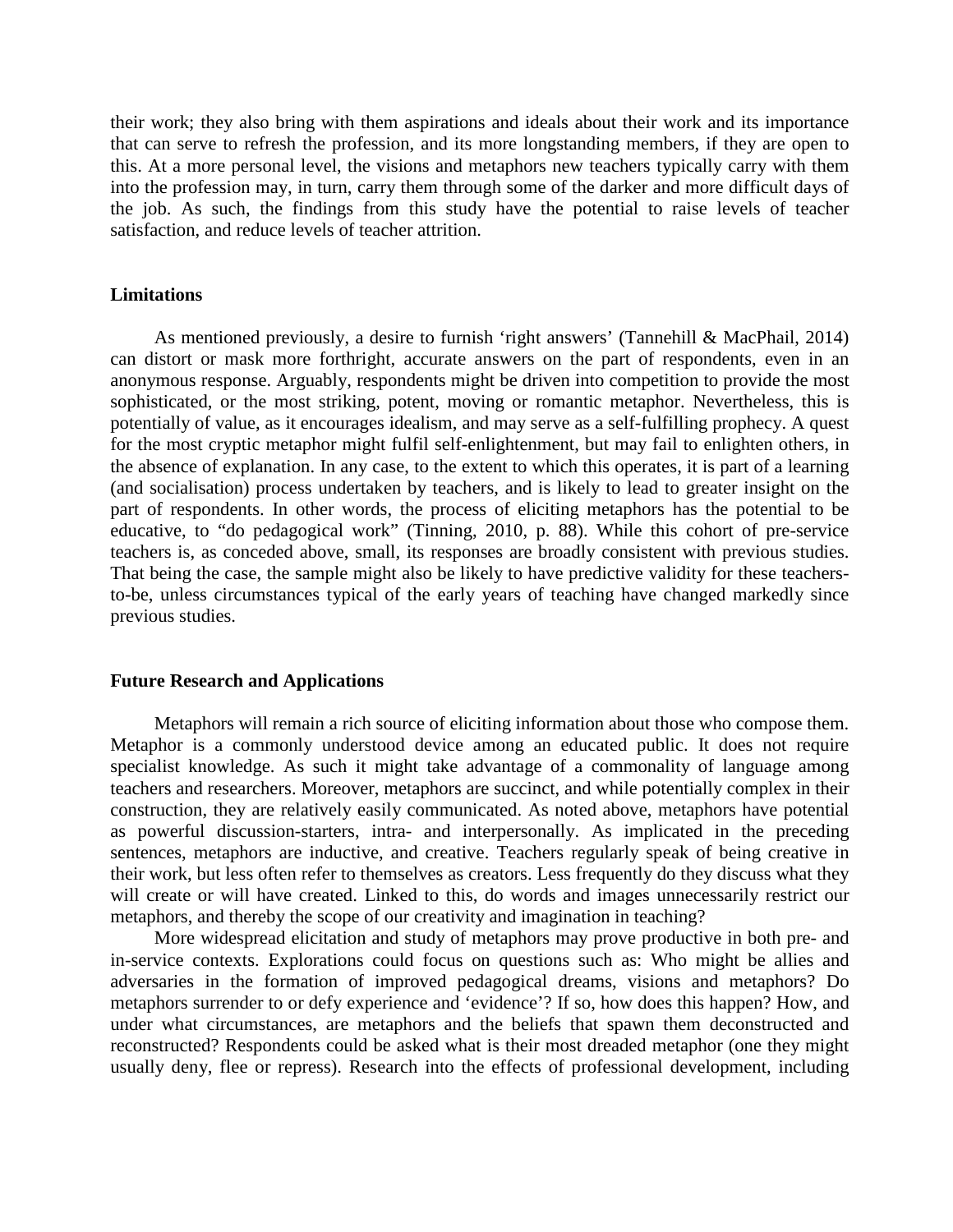accreditation processes, on teacher dreams and metaphors could be instructive. In turn, how can this knowledge be used to shape the profession, schools and systems?

As an extension of metaphor plotlines (Pinnegar et al., 2011), teachers in the middle and/or at the end of their careers could be invited to provide metaphors that describe themselves and their work. It is conceivable that longstanding teachers might resist such an exercise (Bullough, 2001). Interestingly, there appears to be little resistance on the part of pre-service teachers to engage in such a process, although it should be noted that in some cases, its undertaking was an assessable activity, albeit on a pass-fail basis. Similarly, this could form part of in-service professional development for teachers. The findings here also have implications for teacher education programs, particularly in terms of making visible the beliefs-practice link (Northcote, 2009).

Suffice it to say, in at least some situations experienced teachers may retain little will, energy or enthusiasm to inspire, motivate and encourage their newer counterparts. While this is understandable in the context of the heavy demands on teachers' energy, emotions and time, it is regrettable in a profession whose core business is teaching and learning. To the extent that educational jurisdictions can find means to assist and support and (re-)energise experienced teachers in being good models and educators for their junior colleagues, this is an investment in the profession and its work, and is likely to pay worthwhile dividends. The elicitation of and attention to early career teachers' metaphors for themselves and their work may serve as one means of understanding the needs, hopes, aspirations and fears of newcomers to the profession, and as a starting point for consideration of appropriate responses.

#### **References**

- Alsup, J. (2006). *Teacher identity discourses: Exploring personal and professional spaces*. Mahwah, NJ: Lawrence Earlbaum Associates Inc.
- Anspal, T., Eisenschmidt, E., & Löfström, E. (2012). Finding myself as a teacher: Exploring the shaping of teacher identities through student teachers' narratives. *Teachers and Teaching: Theory and Practice, 18*(2), 197–216.
- Aubusson, P., Harrison, A., & Ritchie, S. (2006). *Metaphor and analogy in science education*. Dordrecht: Springer.
- Bailey, G., & Colley, H. (2014). 'Learner-centred' assessment policies in further education: Putting teachers' time under pressure. *Journal of Vocational Education & Training, 67*(2), 153–168.
- Bandura, A. (2001). Social cognitive theory: An agentic perspective. *Annual Review of Psychology, 52*, 1-26. Netherlands: Springer.
- Baum, L. (1900). *The wonderful wizard of Oz*. USA: George M. Hill Company.
- Beauchamp, C., & Thomas, L. (2009). Understanding teacher identity: An overview of issues in the literature and implications for teacher education. *Cambridge Journal of Education, 39*(2), 175–189.
- Beauchamp, C., & Thomas, L. (2011). New teachers' identity shifts at the boundary of teacher education and initial practice. *International Journal of Educational Research, 50*(1), 6–13.
- Boud, D., & Hager, P. (2012). Re-thinking continuing professional development through changing metaphors and location in professional practices. *Studies in Continuing Education, 34*(1), 17–30.
- Bruder, R., & Prescott, A. (2013). Research evidence on the benefits of IBL. *ZDM Mathematics*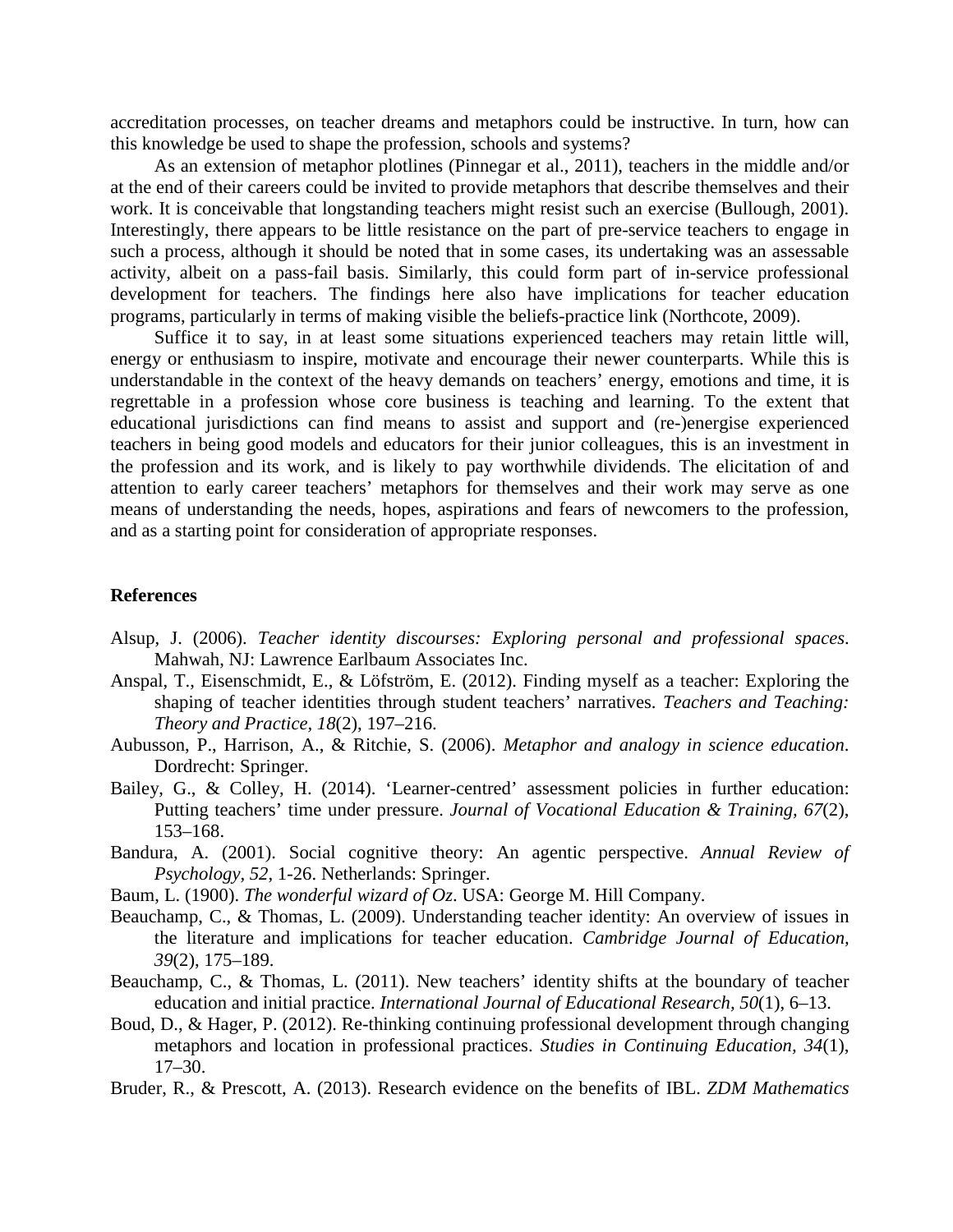*Education, 45*(6), 811–822.

- Buchanan, J. (2006). Splashing in Puddles? What my teaching and research tell me about my teaching and research*.* In P. Aubusson & S. Schuck (Eds.). T*eacher learning and development: The mirror maze* (pp. 131–144). Amsterdam: Klewer/Springer.
- Buchanan, J. (2011). Teacher dis/appointments: Transitions into and out of teaching. *Curriculum Perspectives, 31*(1), 12–24.
- Buchanan, J. (2012). Improving the quality of teaching and learning: A teacher-as-learner-centred approach. *The International Journal of Learning, 18*(10), 345–356.
- Buchanan, J. Prescott, A., Schuck, S., Aubusson, P., Burke, P., & Louviere, J. (2013). Teachers and attrition: Views of early career teachers. *Australian Journal of Teacher Education, 38(*3), 112–129.
- Bullough, R. (1992). Beginning teacher curriculum decision making, personal teaching metaphors, and teacher education. *Teaching and Teacher Education, 8*(3), 239–252.
- Bullough, R. (1997) Becoming a teacher: Self and the social location of teacher education. *International handbook of teachers and teaching* (Vol. 3). Dordrecht: Springer, 79–134.
- Bullough, R. (2001). *Becoming a student of teaching: Linking knowledge production and practice*. New York: RoutledgeFalmer.
- Bullough, R., & Knowles, G. (1991). Teaching and nurturing: Changing conceptions of self as teacher in a case study of becoming a teacher. *International Journal of Qualitative Studies in Education, 4*(2), 121–140.
- Cakiroglu, J., Capa-Aydin, Y., & Hoy, A. (2012). Science teaching efficacy beliefs. *Second international handbook of science education* (pp. 449–461). Netherlands: Springer.
- Chambers, D. (1983). Stereotypic images of the scientist: The Draw‐a‐Scientist Test. *Science education*, *67*(2), 255-265.
- Craig, C. (2012). "Butterfly under a pin": An emergent teacher image amid mandated curriculum reform. *Journal of Educational Research, 105*(2), 90–101.
- Duschinski, 2014). Tabula rasa. In T. Teo (Ed.). *Encyclopedia of critical psychology* (pp. 1923– 1927). Netherlands: Springer.
- Eren, A., & Tekinarslan, E. (2013). Prospective teachers' metaphors: Teacher, teaching, learning, instructional material and evaluation courses. *International Journal of Social Sciences and Education, 3*(2), 435–445.
- Etelälpelto, A., Vähäsantanen, K., Hökkä, P., & Paloneimi, S. (2014). Chapter 24 Identity and agency in professional learning. In S. Billett, C. Harteis & H. Gruber (Eds.). *International handbook of research in professional and practice-based learning* (pp. 645–772). Netherlands: Springer,
- Fives, H., & Buehl, M. (2012). Spring cleaning for the "messy" construct of teachers' beliefs: What are they? Which have been examined? What can they tell us? In K. Harris, T. Graham & T. Urdan (Eds.). *Educational psychology handbook: Vol 2. Individual differences and cultural contextual factors*. USA: American Psychological Association.
- Guba, E. & Lincoln, Y. (1989). *Fourth generation evaluation.* Newbury Park, CA: Sage.
- Hamman, D., Coward, F., Johnson, L., Lambert, M., Zhou, Li., & Indiatsi, J. (2013). Teacher possible selves: How thinking about the future contributes to the formation of professional identity. *Self and identity, 12*(2), 307–336.
- Ingersoll, R. (2012). Beginning teacher induction: What the data tell us. *Phi Delta Kappan, 93*(8), 47–51.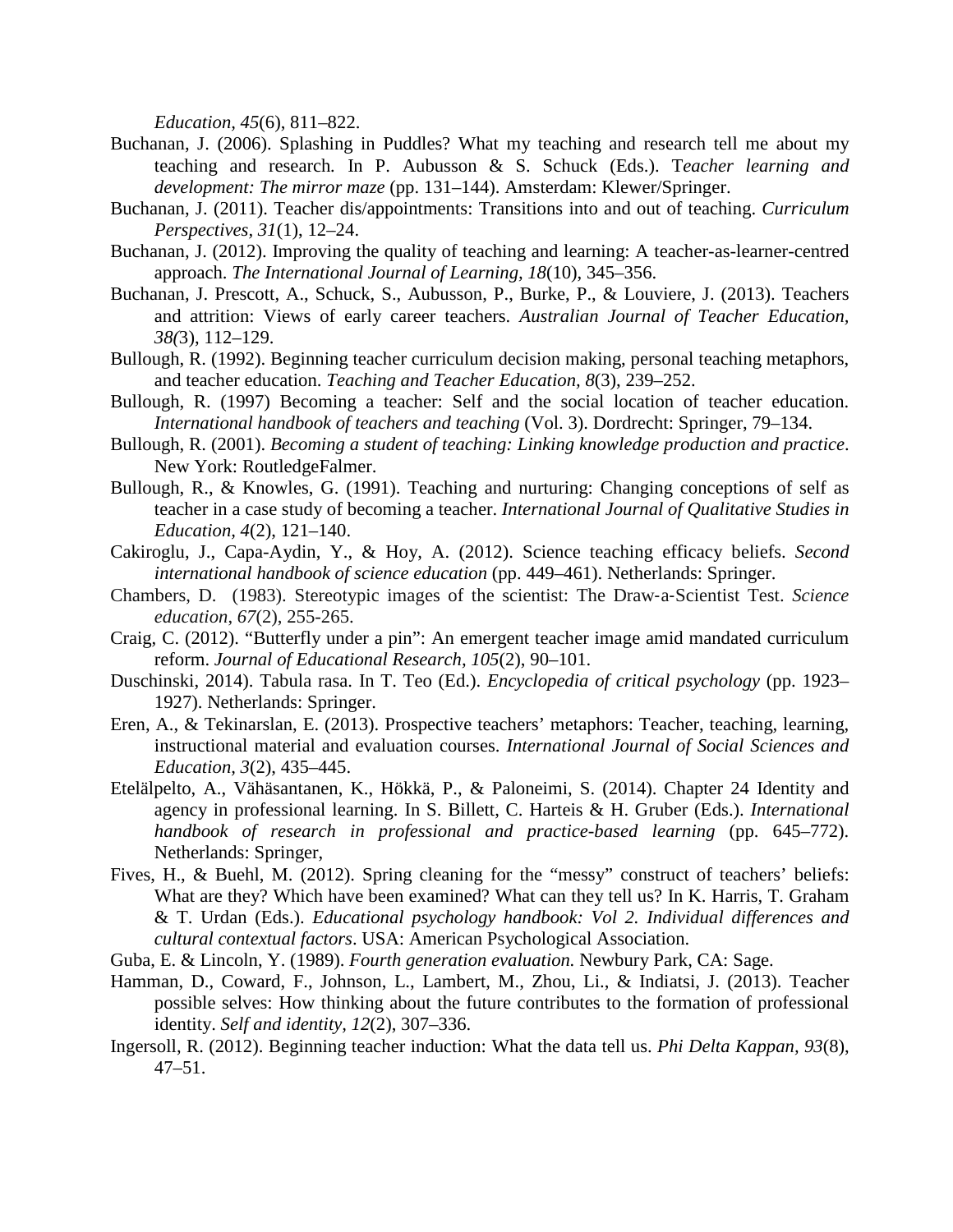- Johnson, B., Brown, B., Le Cornu, R., Peters, J., Sullivan, A., Pearce, J., & Hunter, J. (2014). Promoting early career teacher resilience: A framework for understanding and acting. *Teachers and Teaching: Theory and Practice, 20*(5), 530–546.
- Kelchtermans, G. (2009). Who I am in how I teach is the message: Self-understanding, vulnerability and reflection. *Teachers and Teaching, 15*(2), 257–272.
- Kwo, O., & Intrator, S. (2004). Uncovering the inner power of teachers' lives: Towards a learning profession. *International Journal of Educational Research, 41*(4-5) 281–291.
- LaBoskey, V. (2004). The methodology of self-study and its theoretical underpinnings. In J. Loughran, M. Hamilton, V. Laboskey & T. Russell (Eds.). *International handbook of selfstudy of teaching and teacher education practices* (Vol. 12, pp. 817–869). New York: Springer.
- Loughran, J. (2004). A history and context of self-study or teaching and teacher education practices. In J. Loughran, M. Hamilton, V. Laboskey & T. Russell (Eds.). *International handbook of self-study of teaching and teacher education practices (Vol. 12, pp. 7–39).* New York: Springer.
- Marshall, M. (1996). Sampling for qualitative research. *Family Practice, 13*(6), 522-525.
- McDonough, S. (2014). Rewriting the script of mentoring pre-service teachers in Third Space: Exploring tensions of loyalty, obligation and advocacy. *Teaching and Teacher Education, 10*(3), 210–221.
- Northcote, M. & Featherstone, T. (2006). New metaphors for teaching and learning in a university context. In Critical visions: Proceedings of the  $29<sup>th</sup>$  Annual HERDSA Conference, Perth, WA, 10-12 July, pp. 251-258. Retrieved from http://research.avondale.edu.au/cgi/viewcontent.cgi?article=1018&context=edu\_conferences
- Northcote, M. (2009). Educational beliefs of higher education teachers and students: Implications

for teacher education. *Australian Journal of Teacher Education*, *34*(3), 69-81.

- Northcote, M. (2012). Selecting criteria to evaluate qualitative research. *Education papers and journal articles*. Paper 38.
- Nuthall, (2007). *The hidden lives of learners*. New Zealand: NZCER Press.
- Patchen, T., & Crawford, T. (2011). From gardeners to tour guides: The epistemological struggle revealed in teacher-generated metaphors of teaching. *Journal of Teacher Education, 62*(3), 286–298.
- Pinnegar, S., Mangelson, J., Reed, M., & Groves, S. (2011). Exploring preservice teachers' metaphor plotlines. *Teaching and Teacher Education, 27*, 639–647.
- Rodgers, C., & Scott, K. (2008). The development of the personal self and professional identity in learning to teach. In M. Cochran-Smith, S. Feiman-Nemser, D. McIntyre & K. Demers (Eds.) *Handbook of research on teacher education: Enduring questions and changing contexts* (pp. 732–755). New York: Routledge.
- Ruohotie-Lyhty, M. (2013). Struggling for a professional identity: Two newly qualified language teachers' identity narratives during the first years at work. *Teaching and Teacher Education, 30*, 120–129.
- Schuck, S., Aubusson, P., Buchanan, J., & Russell, T. (2012). *Beginning teaching: Stories from the classroom*. Dordrecht: Springer.
- Schuck, S., Aubusson, P., Buchanan, J., Prescott, A., Louviere, J., & Burke, P. (2010). *Retaining effective early career teachers in NSW Schools*. Report for the New South Wales Department of Education and Training.